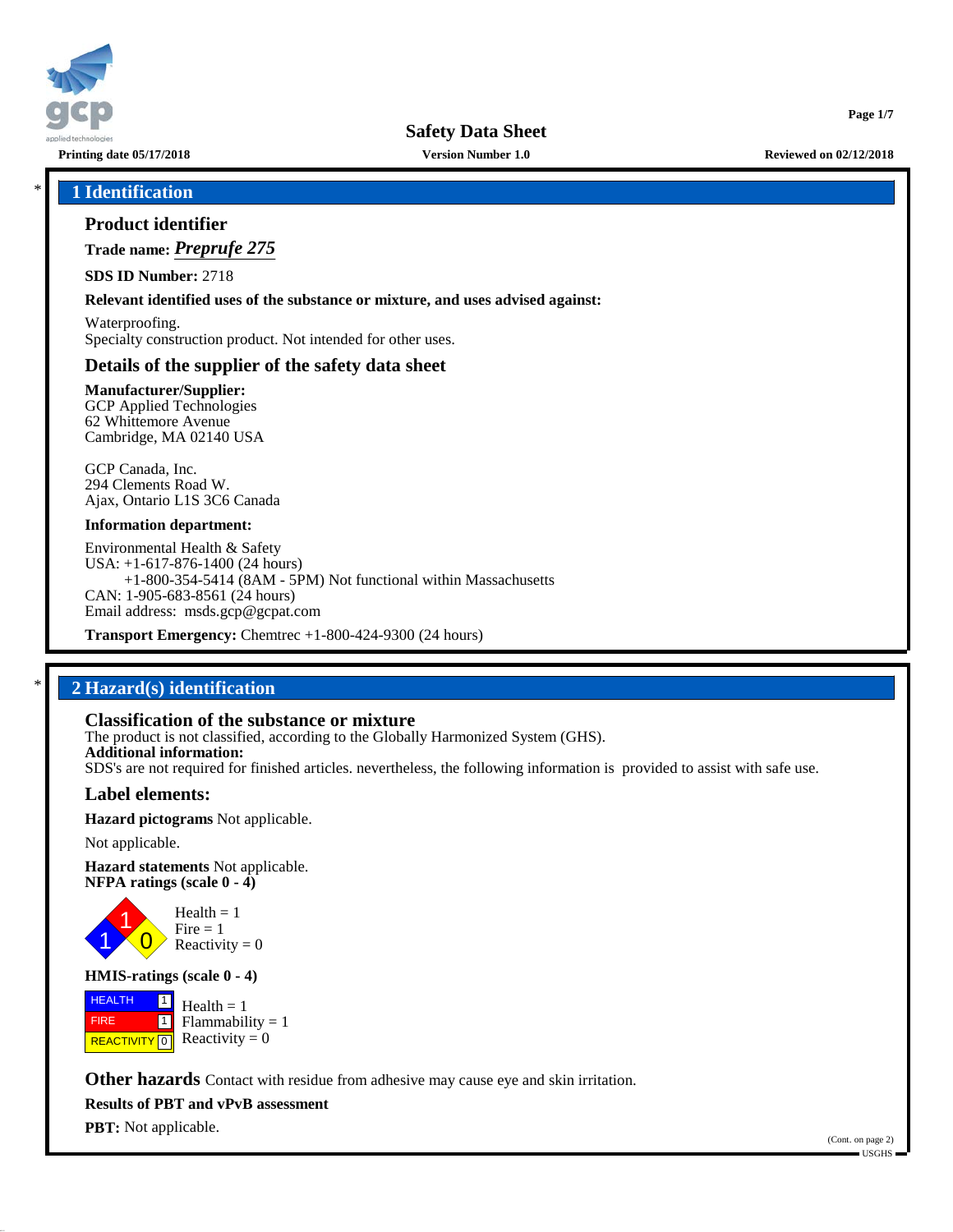## **Trade name:** *Preprufe 275*

**vPvB:** Not applicable.

## \* **3 Composition/information on ingredients**

## **Chemical characterization: Mixture**

**Hazardous components:** Not applicable.

**Additional information:** Non-hazardous ingredients may be listed in Section 15; Right-To-Know disclosure.

## \* **4 First-aid measures**

## **Description of first aid measures**

**General information:** Get medical advice/attention if you feel unwell.

**After inhalation:** No special measures required.

### **After skin contact:**

Immediately wash contaminated skin with soap or mild detergent and water. If this chemical soaks clothing, immediately remove clothing and wash skin. If skin irritation occurs, consult a doctor.

**After eye contact:**

Rinse cautiously with water for several minutes. If symptoms persist, consult a physician.

### **After swallowing:**

Rinse mouth.

Do NOT induce vomiting.

## **Information for doctor:**

**Most important symptoms and effects, both acute and delayed** No further relevant information available.

**Indication of any immediate medical attention and special treatment needed** No further relevant information available.

## **5 Fire-fighting measures**

**Special hazards arising from the substance or mixture** No further relevant information available.

**Additional information** Collect contaminated fire fighting water separately. It must not enter the sewage system.

## \* **6 Accidental release measures**

## **Personal precautions, protective equipment and emergency procedures**

Wear protective equipment. Keep unprotected persons away.

**Methods and material for containment and cleaning up:** Pick up mechanically.

## **Reference to other sections**

See Section 7 for information on safe handling.

See Section 8 for information on personal protection equipment.

See Section 13 for disposal information.

 USGHS (Cont. on page 3)

(Cont. from page 1)

**Page 2/7**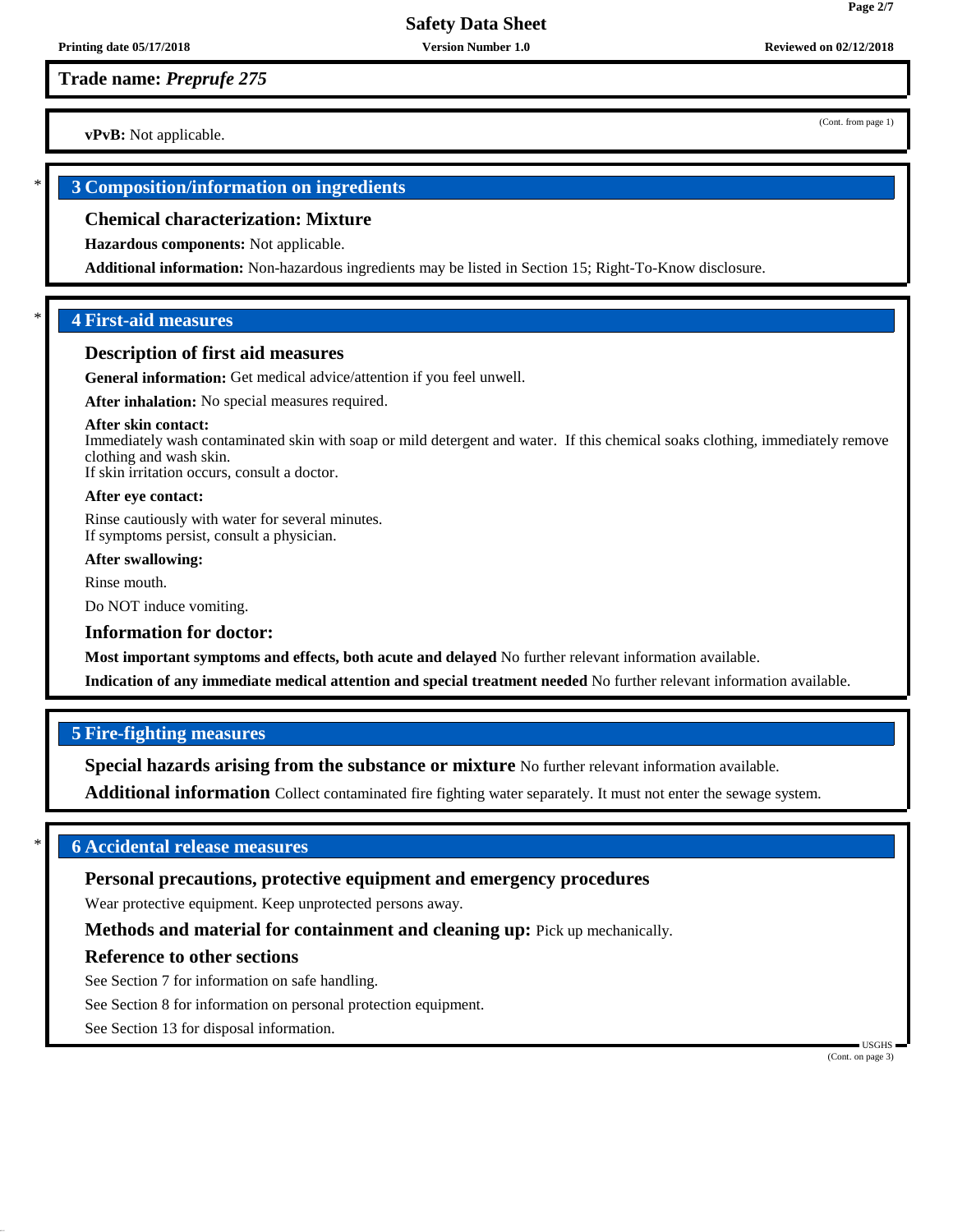#### (Cont. from page 2)

**Page 3/7**

## \* **7 Handling and storage**

## **Handling:**

**Precautions for safe handling** Wash thoroughly after handling.

Avoid eye and skin contact with residue from adhesive.

Release liners are slippery. Remove from work area immediately after membrane application.

Membrane is slippery when wet or covered with frost.

Release liners may cause slip and trip hazards.

Do not eat, drink or smoke when using this product. Wash skin after handling.

For professional use only. Keep out of children's reach.

### **Information about protection against explosions and fires:**

Removal of release liner may generate a static electrical discharge (spark).

## **Conditions for safe storage, including any incompatibilities**

#### **Storage:**

**Information about storage in one common storage facility:** No special measures required.

**Further information about storage conditions:** Keep receptacle tightly sealed.

**Specific end use(s)** No further relevant information available.

## \* **8 Exposure controls/personal protection**

**Additional information about design of technical systems:** No further data; see item 7.

### **Control parameters**

**Components with limit values that require monitoring at the workplace:**

The product does not contain any relevant quantities of materials with critical values that have to be monitored at the workplace.

**Additional information:** The lists that were valid during the creation were used as basis.

### **Exposure controls**

**Personal protective equipment:**

### **General protective and hygienic measures:**

Avoid contact with the eyes and skin.

The usual precautionary measures for handling chemicals should be followed.

### **Breathing equipment:**

Control exposure to ingredients with workplace control parameters if mentioned above. If no ingredients are listed, respiratory protection is generally not required.

If exposure limits are listed and may be exceeded, use approved respiratory protective equipment and filter type appropriate for the listed ingredients. (NIOSH, CEN, etc.).

**Protection of hands:** Gloves should be worn to prevent skin contact and should be impermeable and resistant to the product.

#### **Material of gloves**

Gloves should be worn to prevent skin contact and should be impermeable and resistant to the product. Rubber or other impervious gloves should be worn to prevent skin contact.

(Cont. on page 4) USGHS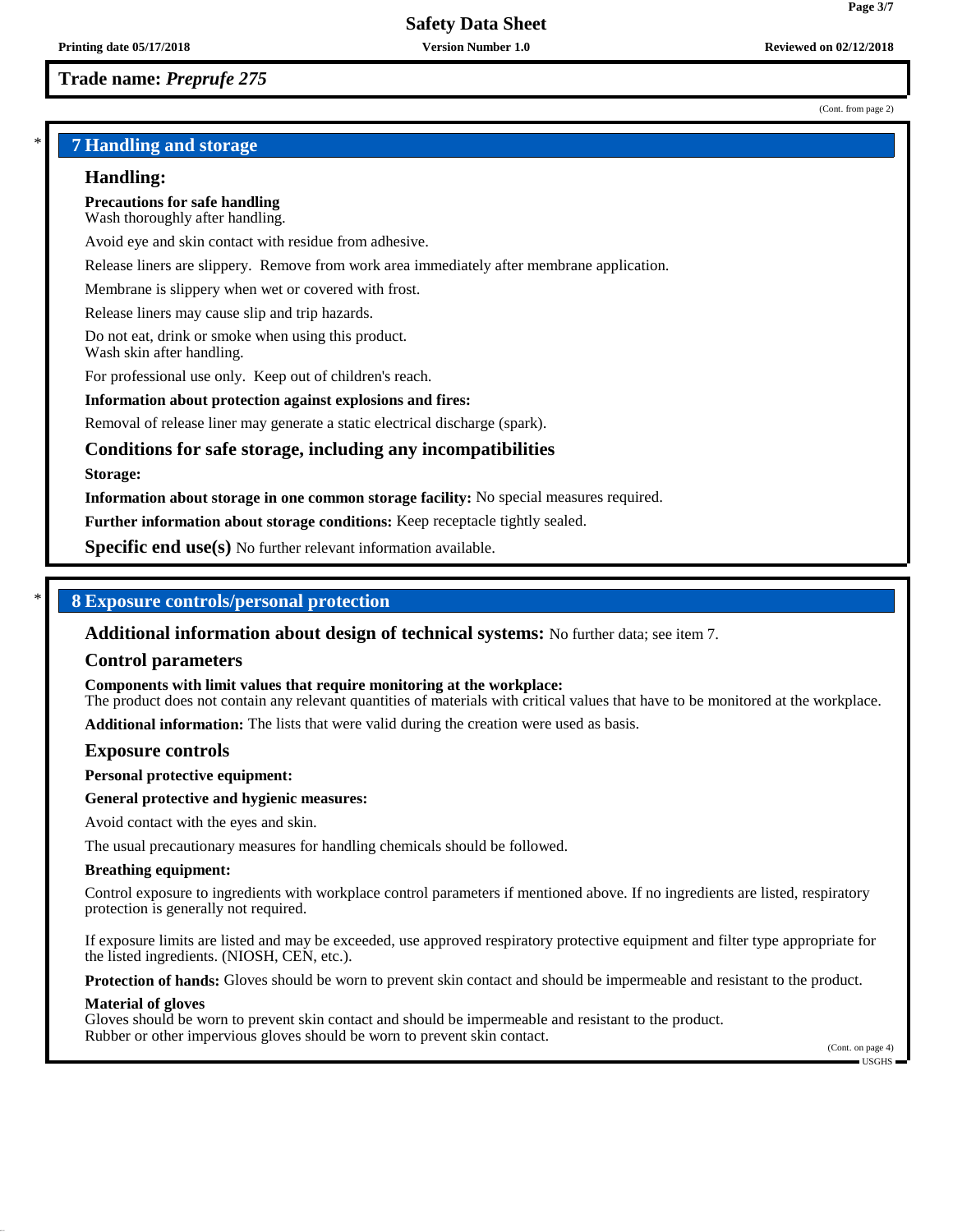# **Trade name:** *Preprufe 275*

## **Eye protection:**



Safety glasses with side shield protection.

## **Body protection:**

Use personal protective equipment as required.

Take off contaminated clothing.

# \* **9 Physical and chemical properties**

| Information on basic physical and chemical properties                                                                           |                                                                                              |  |
|---------------------------------------------------------------------------------------------------------------------------------|----------------------------------------------------------------------------------------------|--|
| <b>General Information</b><br>Appearance:<br>Form:<br>Color:<br>Odor:<br>Odor threshold:                                        | Solid<br>According to product specification<br>Characteristic<br>Not determined.             |  |
| $pH-value (\sim):$                                                                                                              | Not applicable.                                                                              |  |
| <b>Change in condition</b><br><b>Melting point/Melting range:</b><br><b>Boiling point/Boiling range:</b><br><b>Flash point:</b> | Undetermined.<br>Undetermined.<br>Not applicable.                                            |  |
| Flammability (solid, gaseous):                                                                                                  | Not determined.                                                                              |  |
| <b>Ignition temperature:</b>                                                                                                    | Undetermined.                                                                                |  |
| <b>Decomposition temperature:</b><br>Auto igniting:<br>Danger of explosion:                                                     | Not determined.<br>Not determined.<br>Product does not present an explosion hazard.          |  |
| <b>Explosion limits:</b><br>Lower:<br><b>Upper:</b><br>VOC Content (max):                                                       | Not determined.<br>Not determined.<br>Not determined.                                        |  |
| Vapor pressure:<br>Density: (~) at 20 $^{\circ}$ C (68 $^{\circ}$ F)<br><b>Relative density</b><br>Vapor density                | Not applicable.<br>$1$ g/cm <sup>3</sup> (8.3 lbs/gal)<br>Not determined.<br>Not determined. |  |
| Solubility in / Miscibility with<br>Water:                                                                                      | Not miscible or difficult to mix.                                                            |  |
|                                                                                                                                 | Partition coefficient (n-octanol/water): Not determined.                                     |  |
| Viscosity:<br><b>Dynamic:</b><br>Kinematic:<br>Molecular weight                                                                 | Not applicable.<br>Not applicable.<br>Not applicable.                                        |  |
| <b>Other information</b>                                                                                                        | No further relevant information available.                                                   |  |

# **10 Stability and reactivity**

**Reactivity** Stable under normal conditions.



(Cont. from page 3)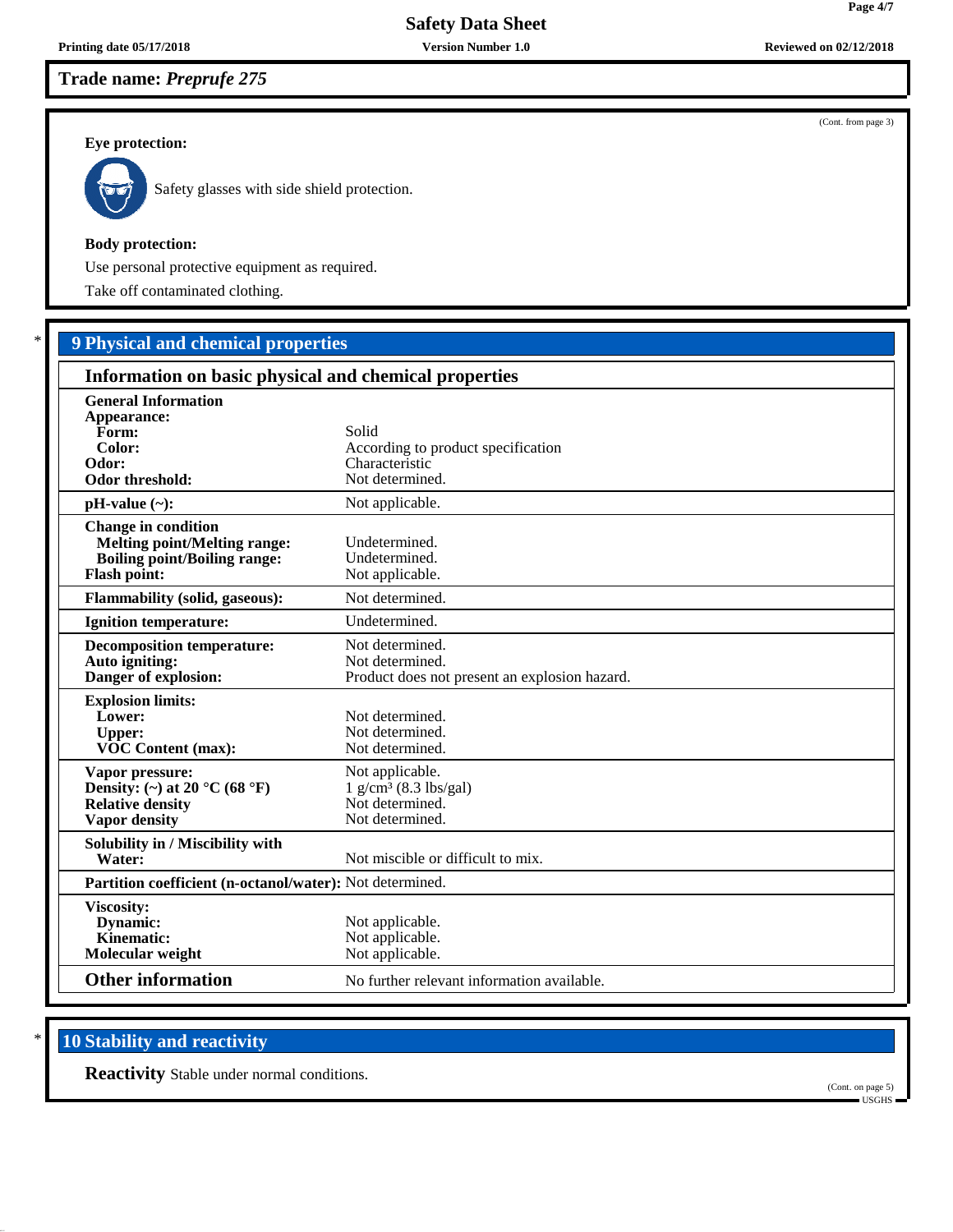**Printing date 05/17/2018 Version Number 1.0 Reviewed on 02/12/2018 Reviewed on 02/12/2018** 

**Trade name:** *Preprufe 275*

(Cont. from page 4)

**Chemical stability**

**Thermal decomposition:** No decomposition if used according to specifications.

**Possibility of hazardous reactions** No dangerous reactions known.

**Conditions to avoid** No further relevant information available.

**Incompatible materials:** No further relevant information available.

**Hazardous decomposition products:** Carbon monoxide and carbon dioxide

## \* **11 Toxicological information**

## **Information on toxicological effects**

**Acute toxicity:**

### **Primary irritant effect:**

**on the skin:** No irritating effect expected

**on the eye:** No irritating effect expected

**inhalation:** No irritating effect expected

**Additional toxicological information:**

### **Carcinogenic categories**

**IARC (International Agency for Research on Cancer) Human Carcinogenicity: Group 1- Positive, Group 2A- Probable, Group 2B- Possible, Group 3- Not Classifiable**

None of the ingredients is listed.

**NTP (National Toxicology Program)**

## **K–Known to be carcinogenic, R–May reasonably be anticipated to be carcinogenic**

None of the ingredients is listed.

## **OSHA-Ca (Occupational Safety & Health Administration)**

None of the ingredients is listed.

## **12 Ecological information**

### **Toxicity**

**Aquatic toxicity:** No further relevant information available.

**Persistence and degradability** No further relevant information available.

### **Behavior in environmental systems:**

**Bioaccumulative potential** No further relevant information available.

**Mobility in soil** No further relevant information available.

## **Additional ecological information:**

**General notes:** Not known to be hazardous to water.

## **Results of PBT and vPvB assessment**

**PBT:** Not applicable. **vPvB:** Not applicable.

**Other adverse effects** No further relevant information available.

 USGHS (Cont. on page 6)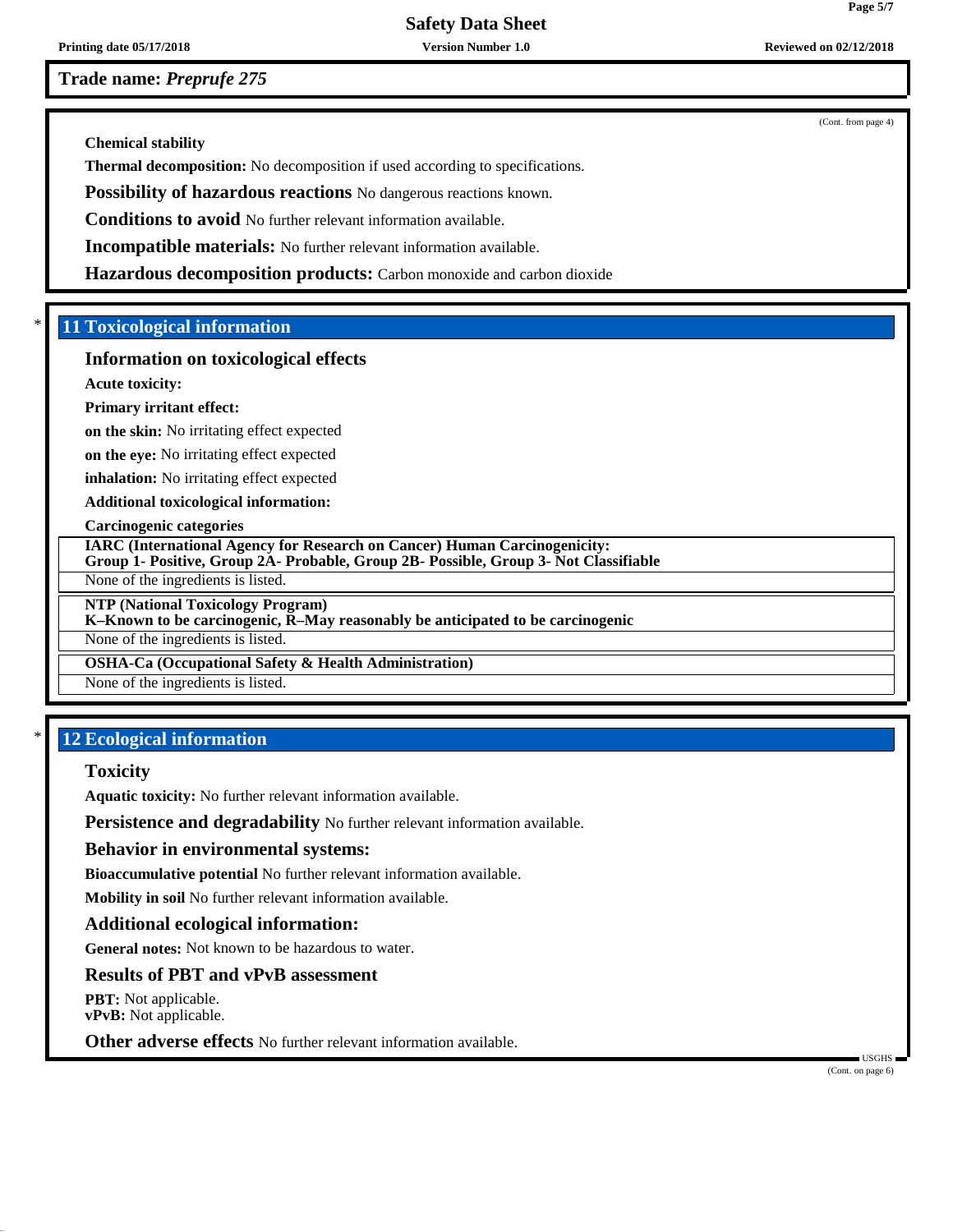## **Trade name:** *Preprufe 275*

# **13 Disposal considerations**

## **Disposal methods:**

Consult all regulations (federal, state, provincial, local) or a qualified waste disposal firm when characterizing product for disposal. Dispose of waste in accordance with all applicable regulations.

## **Recommendation:**



Must not be disposed of together with household garbage. Do not allow product to reach sewage system.

## **Uncleaned packagings:**

**Recommendation:** Dispose of contents/container in accordance with local/regional/national/international regulations.

| <b>14 Transport information</b>                                                                          |                 |
|----------------------------------------------------------------------------------------------------------|-----------------|
| <b>UN-Number</b><br>DOT, IMDG, IATA                                                                      | Not applicable. |
| UN proper shipping name<br>DOT, IMDG, IATA                                                               | Not applicable. |
| <b>Transport hazard class(es)</b>                                                                        |                 |
| DOT, IMDG, IATA<br><b>Class</b>                                                                          | Not applicable. |
| <b>Packing group</b><br>DOT, IMDG, IATA                                                                  | Not applicable. |
| <b>Environmental hazards:</b><br><b>Marine pollutant:</b>                                                | N <sub>0</sub>  |
| <b>Special precautions for user</b>                                                                      | Not applicable. |
| Transport/Additional information: Not classified as a dangerous good for transport by road, rail or air. |                 |
| <b>DOT</b><br><b>Remarks:</b>                                                                            | Not Regulated.  |
| <b>UN</b> "Model Regulation":                                                                            | Not applicable. |

## **15 Regulatory information**

**SARA (Superfund Amendments and Reauthorization Act)**

**Section 302/304 (extremely hazardous substances):**

None of the ingredients is listed.

**Section 313 Reportable Ingredients (Chemicals present below reporting threshold are exempt):**

None of the ingredients is listed.

**SARA Section 312/Tier I & II Hazard Categories:** None

**North America Chemical Inventory Status**

**TSCA (Toxic Substances Control Act - United States):**

All ingredients are listed or exempt from listing unless otherwise noted below.

### **CEPA (Canadian DSL):**

All ingredients are listed or exempt from listing unless otherwise noted below.

(Cont. on page

(Cont. from page 5)

**Page 6/7**